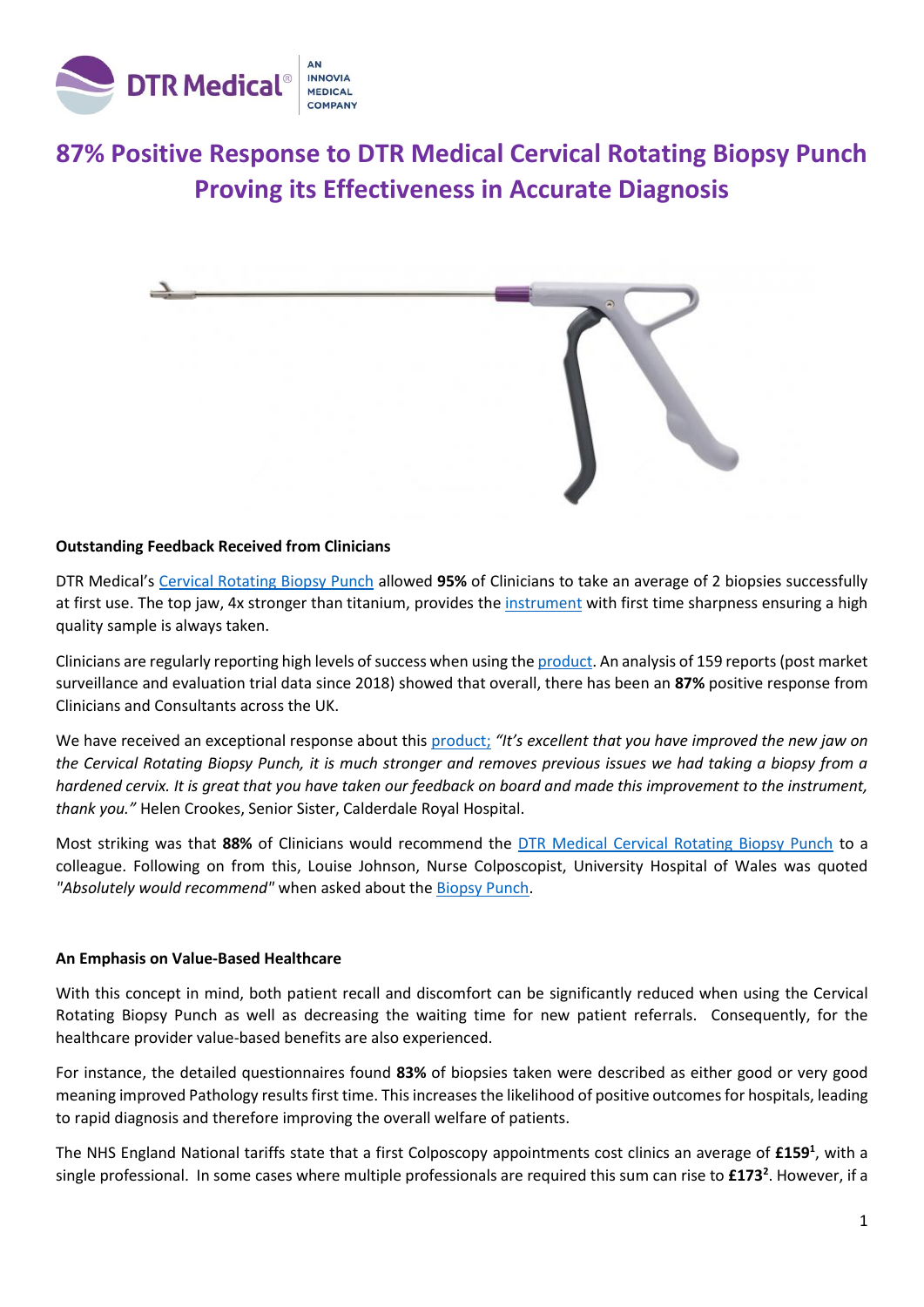

sample is inadequate, damaged or simply can't be used to provide an accurate diagnosis; patients will be recalled back to the hospital for a follow up appointment at a later date.

Continuing, funding provided to hospitals for a recalled patient is significantly less than their first meeting with the Colposcopist, so much that it doesn't cover the basic running costs of the appointment. Therefore, not having to repeat the process of taking another biopsy to gain a better sample can save the hospital up to **£99<sup>3</sup>** each time. The [Cervical Rotating Biopsy Punch](https://dtrmedical.com/products/cervical-rotating-biopsy-punch/) is proving to be the product of choice for getting a high quality sample at first use limiting the number of recalls.

Furthermore, more in depth clinician feedback looked at three areas when describing the functionality of the [instrument,](https://dtrmedical.com/products/cervical-rotating-biopsy-punch/) these included the quality of both the cut & biopsy taken, the similarity to description and the ease of removing the sample from the jaw. It was found that the total quantified at **86%** being described as either good or very good by Clinicians and Consultants in these respected areas.

# **Improving Colposcopy Practice**

It is widely recognised that delays in clinics inflict a heavy financial burden on the NHS, it is calculated that every minute a clinic is delayed it costs the Government an average of **£8.65<sup>4</sup>** . The majority in Colposcopy are often caused when a reusable Biopsy Punch is blunted during both its prolonged use in theatre and the sterilisation process, making it inadequate to take a high quality sample for Pathology. This tends to increase the time an appointment takes with the Colposcopist, meaning they have to look for alternative Biopsy Punches they can use. This in itself is time consuming and can often cause an appointment to run over.

Another dilemma clinics face when they experience blunted reusable instruments is having to rearrange appointments to a different day. Often delayed Colposcopy tends to have a collateral effect, such problems cause morning visits to run into the afternoon and so on. Therefore, patients later in the day may be asked to come back at a later date due to them not being able to fit them in. For example, if 4 patients were not seen by colposcopy one day, this would cost the NHS upwards of **£650<sup>5</sup>** .



After thorough evaluation, we can conclude that the [Biopsy Punch](https://dtrmedical.com/products/cervical-rotating-biopsy-punch/) can help to save the clinic costs as well as helping it to run as smoothly as possible.